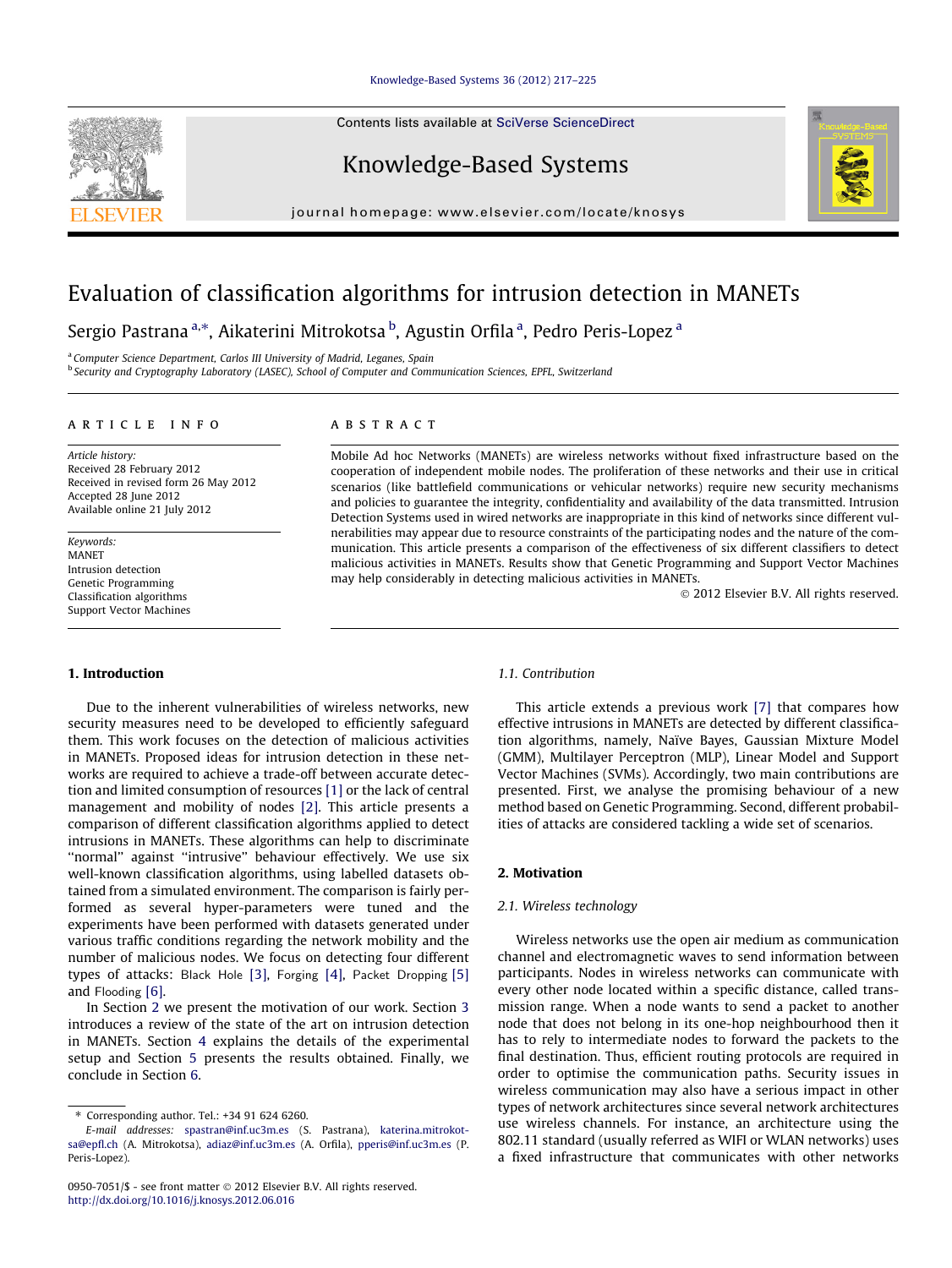<span id="page-1-0"></span>using a wired communication, but communicates with the nodes of its own network using a wireless channel. This architecture requires all the nodes to be placed within the transmission range of the fixed infrastructure (access point), and any problem regarding this central point may affect the entire network.

Wireless ad hoc networks or Mobile Ad hoc Networks (MANETs) do not use a fixed infrastructure and all the nodes belonging to the network may be mobile. There is no central node acting as an access point, and mobile nodes share the responsibility of the proper functionality of the network, since a collaborative behaviour is required.

## 2.2. Security in MANETs

The intrinsic nature of MANETs provokes the emergence of new security risks, while some existing vulnerabilities in wired networks are accentuated. The use of security technologies developed for wired networks in order to safeguard wireless networks is neither direct nor easy to perform. In the absence of a wire connecting the nodes, any malicious node may access the network without physical restrictions. In order to prevent fraudulent outsiders entering the network, cryptographic algorithms can be used to authenticate the nodes. However, more complicated problems arise when an internal benign node is compromised, that is, if any attacker impersonates the identity of a node that is authorised in the network. Since the functionality of the network is typically based on a complete confidence between the participants, a malicious node impersonating a trusted node may cause a serious security bridge. Most of the attacks in mobile environments focus on routing protocols. These protocols were firstly designed to be efficient without taking into account the security issues. They usually need the cooperation between the participants and assume confidence between them. Nevertheless, a malicious node may modify its supposed benign functionality disturbing the overall behaviour of the protocol. Below, we present a list of attacks that we have considered in order to evaluate the effectiveness of the employed algorithms for the problem of intrusion detection.

- Packet Dropping attack: In this attack, the attacker rejects Route Error packets leading legitimate nodes to forward packets in broken links [\[5\].](#page-7-0)
- Flooding attack: The malicious node broadcasts forged Route Request packets randomly to all nodes every 100 ms in order to overload the network [\[6\].](#page-7-0)
- Black Hole attack [\[3\]](#page-7-0): In this attack a malicious node advertises itself as having the shortest path to other nodes of the network. Nevertheless, as soon as it receives packets destined for other nodes, it drops them instead of forwarding to the final destination. In our simulation scenario, each time a malicious blackhole node receives a Route Request packet it sends a Route Reply packet to the destination without checking if it really has a path towards the selected destination. Thus, the black-hole node is always the first node that responds to a Route Request packet. Moreover, the malicious node drops all Route Reply and Data packets it receives if the packets are destined to other nodes.
- Forging attack [\[4\]:](#page-7-0) A malicious node modifies and broadcasts to the victim node Route Error packets leading to repeated link features.

## 3. State of the art

## 3.1. Intrusion detection in MANETs

Intrusion Detection Systems (IDSs) are software or hardware tools (even a combination of both) that automatically scan and monitor events in a computer or network, looking for intrusive evidence [\[8\]](#page-7-0). When designing an IDS to be used in a MANET, some considerations must be taken into account. There are several differences in the way the detection engine must behave with respect to a wired network IDS. A rather complete survey about this topic can be found in [\[2\],](#page-7-0) where Anjum et al. present the main challenges to secure wireless mobile networks. More recently, Sen and Clark [\[9\]](#page-7-0) have presented a survey about existing intrusion detection approaches for MANETs.

Traditional anomaly-based IDSs use predefined ''normality'' models to detect anomalies in the network. This is an approach that cannot be easily deployed in MANETs, since the mobility and flexibility of MANET nodes, make hard the definition of ''normal'' and ''malicious'' behaviour. Furthermore, the mobility of nodes leads to changes of the network topology, increasing the complexity of the detection process. Additionally, since the MANET nodes have no fixed location, there is no central management and/ or monitoring point where an IDS could be placed. This implies that the detection process may be distributed into several nodes, as well as the collection and analysis of data. Consequently IDS are classified into collaborative or independent (non-collaborative) [\[9\]](#page-7-0). Independent IDSs are composed of IDS agents placed into the nodes of the network and being responsible for monitoring their neighbours and sending alarms whenever they detect any suspicious activity. The major problem of this architecture is deciding the location of the IDS agents, since nodes are mobile, and some zones of the network may not be monitored (for example, if the node hosting an IDS agent of one zone moves to another, the first remains uncovered). Another problem is that some resources such as bandwidth, CPU and/or power are scarce in these environments. Therefore, nodes hosting the IDS agents should be those having more resources and moreover, a larger transmission range. Maximising the detection rate subject to resource limitation is an NPcomplete problem and some algorithms have been proposed to approximate the solution [\[2\]](#page-7-0).

Several IDS architectures have been proposed to be used in mobile networks. Zhang et al., initially in 2000 [\[10\],](#page-7-0) and later in 2003 [\[11\]](#page-7-0), proposed a distributed and collaborative detection architecture. Every node in the network monitors their local neighbours, locally and independently, to detect any sign of intrusion. The key idea is that they may share information to perform this intrusion search. Each IDS agent is structured in several pieces or modules. Initially a data collection module gathers audit traces and activity logs. Then, a local detection engine analyses the data to look for local anomalies. Two modules are responsible for performing the response actions: the local and global response modules. To share information, an extra secure communication module is used to provide trusted communications. In these approaches [\[10,](#page-7-0)?], Zhang et al. use classifiers to detect anomalies. They use entropy and conditional entropy to describe the characteristics of ''normal'' traffic and classification algorithms to build models of ''normal'' behaviour. Therefore classifiers are trained using ''normal'' data, to predict what is normally the next event given the previous  $n$ events. If a detector node monitors an event which is not what the classifier has predicted, an alarm is triggered.

Huang and Lee [\[12\]](#page-7-0) presented a cluster-based IDS, in order to combat the resource constraints of MANETs. The authors use a set of statistical features obtained from routing tables and apply a classification decision tree algorithm, the C4.5, in order to discriminate ''anomalous'' against ''normal'' traffic. This approach allows the identification of the source of the attack, if the attack occurs within one-hop. Later, in 2004 [\[13\]](#page-7-0) they proposed a hybrid system where they use both specification-based and anomaly-based detection, by using a taxonomy of anomalous activities and a finite state machine, which represents the correct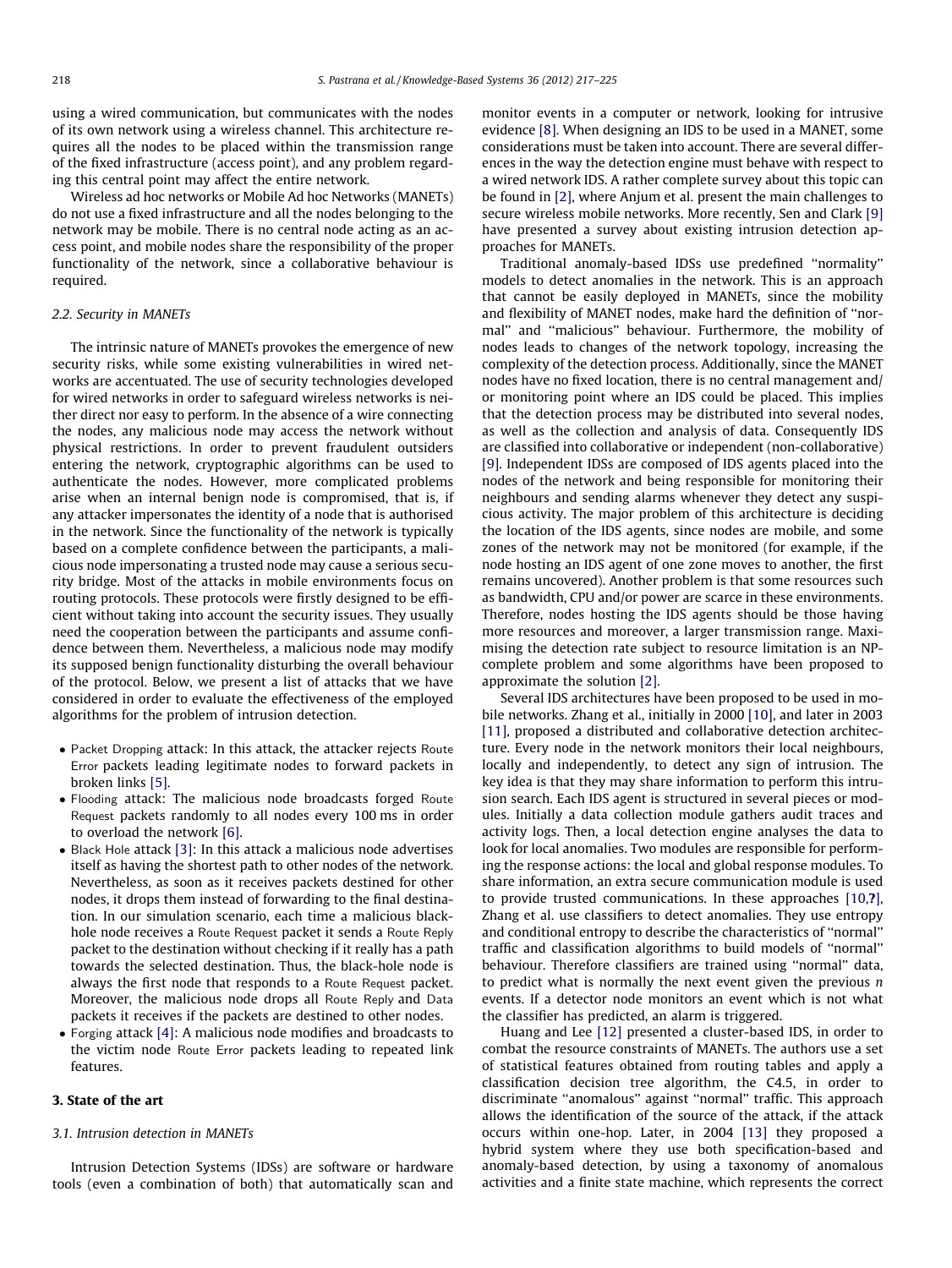behaviour of the Ad hoc On Demand Distance Vector (AODV) [\[14\]](#page-7-0) protocol.

In 2003 Karchirski and Guha [\[15\]](#page-7-0) proposed the use of multiple collaborative sensors, where each sensor acts as a lightweight mobile agent. Each agent has a different role: network monitoring, host monitoring, decision-making and action-taking. The nodes are divided into clusters, and each cluster has a head node which monitors packets. Nodes vote to select their cluster head, based on the connectivity data received after a broadcast step. Karchirski and Guha focus on minimising the use of resources by the nodes in the network. However, they do not give details about how the detection process is performed.

Sun et al. [\[16\]](#page-7-0) have also dealt with the problem of cooperativeness between nodes and presented a non-overlapping zone-based IDS. In their approach, the nodes of the network are grouped into zones, such that some of the internal nodes of a zone act as gateways to other zones. The nodes of the network use Markov Chains to detect intrusions and they send alarms to their corresponding gateway when they detect some abnormal activity, using the proposed MANET Intrusion Detection Message Exchange Format (MIDMEF).

Recently, Su [\[17\]](#page-7-0) has proposed a cooperative intrusion detection system where some nodes monitor their neighbours in order to detect packets that are suspicious of being part of a Black Hole attack. When the number of such suspicious packets sent by a node exceeds a threshold, the detector node broadcasts a block message to all the nodes in the network. This block message is firstly authenticated with the ID of the detector node, and carries information indicating that the packets sent by the malicious node should be ignored. Our approach is different since we do not detect Black Hole attacks with a specific threshold, but we study the use of classifiers.

Sen and Clark [\[18\]](#page-7-0) has presented different evolutive approaches to detect intrusions. More precisely, the authors use simulated networks to obtain the data they use to evolve the programs, implementing different attacks. First, in [\[18\]](#page-7-0) a grammatical approach is used to detect Packet Dropping, Flooding and Route Disruption attacks. They achieve good detection rates for the three types of attacks, but with a rather high false positive rate in the Packet Dropping and Flooding attack. They argue that this is due to packet losses that usually occurs in these networks, and differentiating packet losses from malicious droppings is not an easy task. Secondly, in [\[19\]](#page-7-0) they use Genetic Programming with a multi-objective approach to obtain programs that maximise the detection rate and minimise both the false positive rate and the energy consumption, which is one of the main constraints in MANETs. They evaluate their approach for two types of attacks, the Flooding attack and the Route Disruption attack. In both works, different intrusion detection approaches are employed for each kind of attack and again almost all the attacks are detected. Our work is different in several ways. First, although the attacks are similar, the behaviour of malicious nodes in our experiments is different. For instance, in their Packet Dropping attack, malicious nodes drop Data packets whereas our malicious nodes drop Route Error packets, that is a more general situation that reflects how cheating nodes maintain broken links. Second, Sen et al. work evolve one classifier for each attack (resulting in 3 different programs), while in our work we only generate one classifier to detect all the attacks studied, which entails a lesser consume of resources and better performance for constrained devices. Third, some experimental settings used in our work are different. For example, we use the GlomoSim simulator program whereas they used NS-2, the pause time between movements of nodes is different (5, 20 and 40 vs. 0, 20, 400 and 700), etc.

#### 3.2. Classification models

The classification models we have considered are six well known classifiers i.e., the MultiLayer Perceptron (MLP), the Linear classifier, the Gaussian Mixture Model (GMM), the Naïve Bayes classifier, Support Vector Machine (SVM) model and Genetic Programming (GP) algorithms employed as classifiers.

An instance of an MLP can be considered as a function  $g: \mathcal{X} \rightarrow \mathcal{Y}$ , where g can be defined as a composition of other functions  $z_i : \mathcal{X} \to \mathcal{Z}$ . This decomposition can be written as g(x) = Kw'z(x) where  $x \in \mathcal{X}$ , w is a parameter vector and K denotes a kernel and the function  $z(x) = [z_1(x), z_2(x), \ldots]$  is called *hidden* layer. For each of those hidden layers, it holds  $z_i(x) = K_i(v_i^x)$  where each  $v_i$  is a parameter vector,  $V = [v_1, v_2, \dots]$  denotes the parameter matrix of the hidden layer and  $K_i$  denotes an arbitrary kernel. For the problem of intrusion detection we use an MLP  $m$ , as a model for the conditional probability given the observations i.e.,:

$$
\mathbb{P}(\mathcal{Y} = y | \mathcal{X} = x, \mathcal{M} = m), \quad y = g(x).
$$

If there is no hidden layer then it holds  $z_i = x_i$  and the model m corresponds to the Linear model.

The GMM model is used to model the conditional observation density of each class y i.e.,:

$$
\mathbb{P}(\mathcal{X} = x | \mathcal{Y} = y, \mathcal{M} = m).
$$

This is achieved by using a separate set of mixtures  $U_{\nu}$  for modeling the observation density of each class  $y$ . Thus, for a given class  $y$  the density at each point  $x$  is calculated by marginalizing over the mixture components  $u \in \mathcal{U}_v$ , for the class, i.e.,:

$$
\mathbb{P}(\mathcal{X} = x | \mathcal{Y} = y) = \sum_{u} \mathbb{P}(\mathcal{X} = x | \mathcal{U} = u) \mathbb{P}(\mathcal{U} = u | \mathcal{Y} = y).
$$

The likelihood function  $P(\mathcal{X} = x | \mathcal{U} = u)$  has a Gaussian form with parameters the covariance matrix  $\sum_u$  and the mean vector  $\mu_u$ , while the term  $\mathbb{P}(\mathcal{U} = u | \mathcal{Y} = y)$  represents the component weight. Finally, by estimating  $P(Y = y)$  from the data, we obtain the conditional probability given the observations, i.e.,:

$$
\mathbb{P}(\mathcal{Y} = y | \mathcal{X} = y) = \frac{1}{\mathcal{Z}} \mathbb{P}(\mathcal{X} = x | \mathcal{Y} = y) \mathbb{P}(\mathcal{Y} = y)
$$

where  $\mathcal{Z} = \sum_{y} \in \mathcal{Y} \mathbb{P}(\mathcal{X} = x | \mathcal{Y} = y) \mathbb{P}(\mathcal{Y} = y)$  does not depend on y.

The Naïve Bayes model can be derived from the GMM model when there is only one Gaussian Mixture.

We have also used the Support Vector Machine (SVM) [\[20\]](#page-7-0) model that uses Lagrangian methods to minimise a regularised function of the empirical classification error. The SVM algorithm finds a linear hyperplane separation with a maximal margin in this hyperspace. The points that are lying on the margin are called support vectors. The main parameters of the algorithm is c which represents the trade-off between the size of the margin and the number of violated constraints and the kernel  $K(x_i,x_i)$ . More precisely, we use SVMs with a gaussian kernel of the form  $K(\mathsf{x}_i, \mathsf{x}_j) = \frac{1}{\sqrt{2\pi}\sigma} \exp{\left(\frac{-\|\mathsf{x}_i - \mathsf{x}_j\|^2}{\sigma^2}\right)}, \forall \mathsf{x}_i, \mathsf{x}_j \in \mathcal{X}$ , where  $\mathcal{X}$  is the observation space.

Given a problem, Genetic Programming (GP) performs a heuristic search for an optimal solution over a big exploration space [\[21\].](#page-7-0) It manages a population of individuals (programs), randomly initialized, which are evolved regarding natural selection procedures. Each program (individual) has a tree structure where the root and intermediate nodes are functions and leafs are terminals. In each step or generation of the algorithm, programs are evaluated using a fitness function that tests the individuals, thus establishing an order of the individuals. At each generation a new population is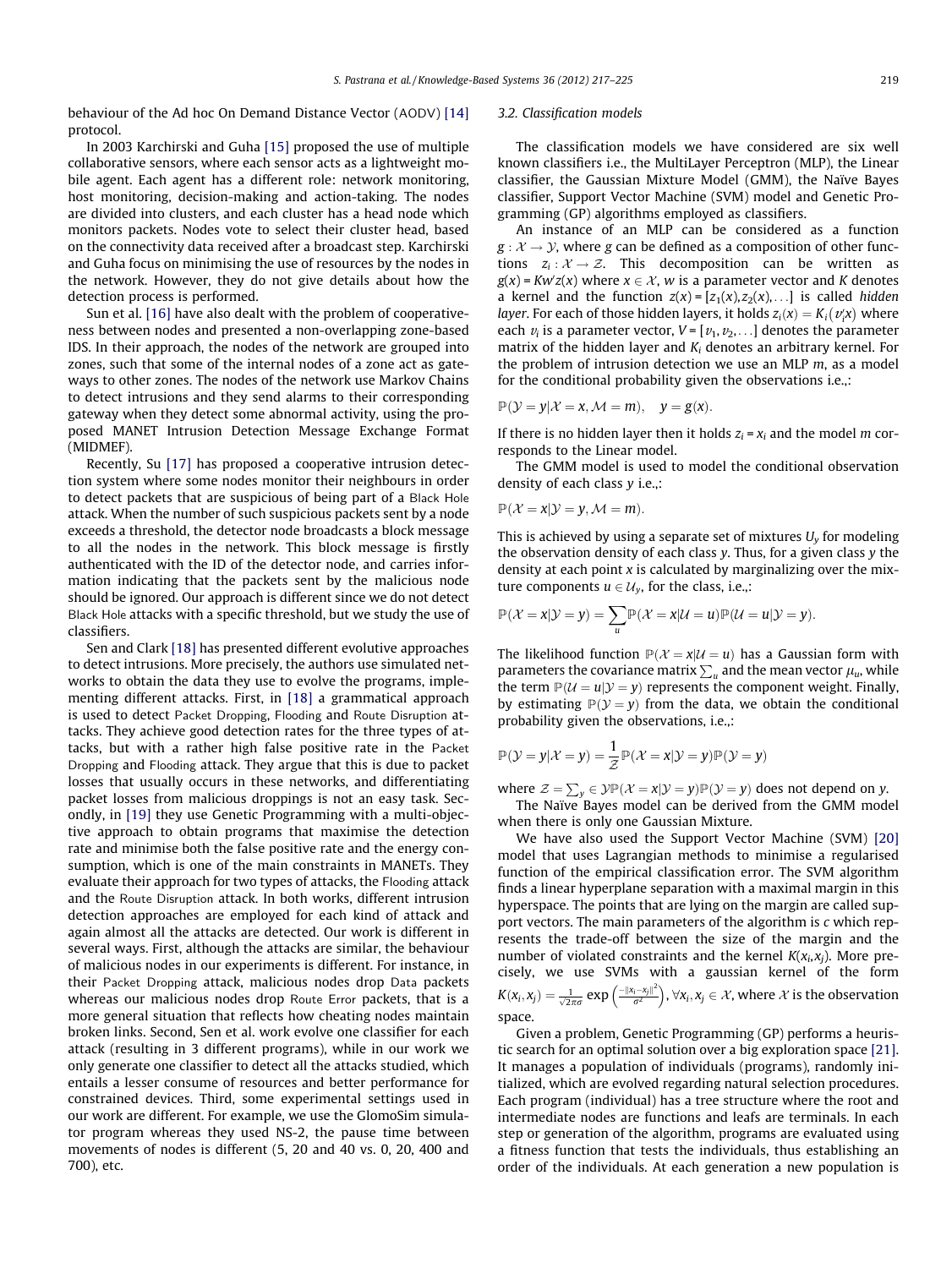<span id="page-3-0"></span>obtained by selecting the best individuals from the previous generation (the first generation is randomly established). Some individuals are mutated (changing an internal subtree by any other) or crossed (interchanging subtrees from two different individuals). After a given number of generations the algorithm stops, and the best individual of the last generation is given as the optimal solution.

Genetic Programming has been proven to be a good paradigm in the scenario of Network Intrusion Detection Systems (NIDSs) development [\[22–24\].](#page-7-0) The main reason is that the functions used by GP can be defined ad hoc for a particular scenario and then the algorithm selects and combines them in order to optimise the solution to the given problem. Accordingly, it is appropriate for the complex intrusion detection domain. For instance, in a recent work Kavitha et al. [\[25\]](#page-7-0) use GP along with Neutrosophic Logic (a generalisation of fuzzy logics) to generate intrusion detection rules. GP has also been used to model the internal behaviour of a NIDS considered as a black box [\[26\].](#page-7-0)

#### 4. Experimental setup

The main goal of this work is to analyse the performance of six classifiers when trying to detect fraudulent actions that may occur in a MANET. These classification models can be used in an independent detection engine, where nodes hosting the IDS engine (agent), work independently to detect malicious activities.

#### 4.1. Dataset

We have simulated a Mobile Ad hoc Network (MANET) using the Glomosim [\[27\]](#page-7-0) library. We assume that the network has no pre-existing infrastructure and that the employed ad hoc routing protocol is the Ad hoc On Demand Distance Vector (AODV) [\[14\].](#page-7-0) We have simulated a network of 50 nodes placed randomly within a 850  $\times$  850 m<sup>2</sup> area. These conditions are similar to those used by Sen and Clark [\[18\].](#page-7-0) Each node has a radio propagation range of 250 m and the channel capacity is equal to 2 Mbps. The nodes move according to the 'random way point model'. The minimum and maximum speed is set to 0 and 20 m/s, respectively and the pause times at 0, 200, 400 and 700 s. The simulation time of the experiments was 700 s, thus a pause time equal to 0 s corresponds to the continuous motion of the node and a pause time of 700 s corresponds to the time that the node is stationary. Each node generates Constant Bit Rate (CBR) network traffic while the size of the packets varies from 128 to 1024 bytes what simulates a demanding and realistic case scenario. Additionally, we have generated different datasets depending on the number of malicious nodes that exist in the network 5, 15 or 25 malicious nodes while the sampling interval (i.e., time period after which data are collected from each node of the network) is 15 s.

Finally, in order to discriminate ''normal'' and ''attack'' network activity we have used the features described in Table 1.

In intrusion detection, the prevalence of attacks, defined as the number of traces belonging to one class divided by the total number of traces, is critical to compare the effectiveness of different proposals. The original generated dataset had 80% of attacks, which means that 80 out of 100 events in the network are hostile. Although the possibilities of being attacked in mobile networks are considerably greater than in wired networks [\[18\]](#page-7-0), this is a pessimistic view, as most of the events are malicious. In order to study our approach in different environments, we have modified the original dataset by reducing the prevalence. We have run the experiments three times to study different scenarios with different prevalence of attacks (both in training and testing subsets): 80% (the original dataset), 4% and 1%. Although these environments

| Table |  |  |
|-------|--|--|
|       |  |  |

| Features of the dataset. |                    |  |  |
|--------------------------|--------------------|--|--|
| Name                     | Description        |  |  |
| $DDE \cap \text{cont}$   | Number of Days Dag |  |  |

| RREQ sent/<br>received   | Number of Route Request packets sent/received                                             |
|--------------------------|-------------------------------------------------------------------------------------------|
| RREP sent/<br>received   | Number of Route Reply packets sent/received                                               |
| RError sent/<br>received | Number of Route Error packets sent/received                                               |
| Data sent/<br>received   | Number of bytes sent/received                                                             |
| $#$ of<br>neighbours     | Number of one-hop neighbours of each node                                                 |
| <b>PCR</b>               | Percentage of the changed routed entries in the routing<br>table of each node             |
| <b>PCH</b>               | Percentage of the changes of the sum of hops of all routing<br>entries for each node [28] |

are simulated, they represent real situations where different security measures may be applied. On the one hand, a MANET can be physically accessible by everyone. In this case, several attackers can access the network and perform a huge number of attacks thus raising the prevalence of the attacks. On the other hand, if the access to the network is restricted with some authentication method or access control, fewer attackers may access it. This could be the case of a private MANET inside a corporation. In such a case, fewer number of attacks would be expected with respect to the total number of events in the network.

#### 4.2. Two-class classification

[Fig. 1](#page-5-0) shows a schematic view of the different datasets used. The original dataset contains labelled packets; labels may be normal (non-malicious behaviour) or any of the four attacks performed in the simulated network. In order to study two-class classification (normal or attack), we have modified the dataset by representing any attack with the label 1 (malicious trace) and the remainder, non-malicious, with the label 0. With this dataset our aim is to identify hostile actions in the network without identifying the specific type of attacks. Summarizing, we have studied four different scenarios, one in which we have to identify the exact type of attack (multiclass classification) when the percentage of attacks in the dataset is 80%, and three scenarios where the classifiers may detect attacks without identifying the exact type of them (i.e. binary classification) when the percentage of attacks in the dataset is 80%, 4% and 1%.

#### 4.2.1. Performance comparison metrics

When comparing algorithms, it is important to use the same measure of quality. We make the comparison of the different classifiers in terms of two different measures: the classification error (CE) and the intrusion detection capability (Cid).

For a given classification algorithm  $f : \mathcal{X} \to \mathcal{Y}$ , where  $\mathcal{X}$  is the observation space and  $\mathcal Y$  is the set of classes, the classification error  $(CE)$  measured over an independent set  $D$  is given by:

$$
\widehat{E}(\mathsf{CE}|D) = \frac{1}{|D|} \sum_{d \in D} \mathsf{CE}(f(x_d), y_d)
$$

where  $x_d$  is the observation of example d and  $y_d$  is its class and  $CE(y', y) = 0$  when  $y = y'$  and 1 otherwise.

The intrusion detection capability (Cid) is a novel measure used in the intrusion detection domain [\[29\]](#page-8-0). It measures the amount of uncertainty of the input resolved once the IDS output is obtained, and takes into account the attack prevalence in the dataset besides the Detection rate (DR) and the False Alarm (FA) rate [\[30\].](#page-8-0)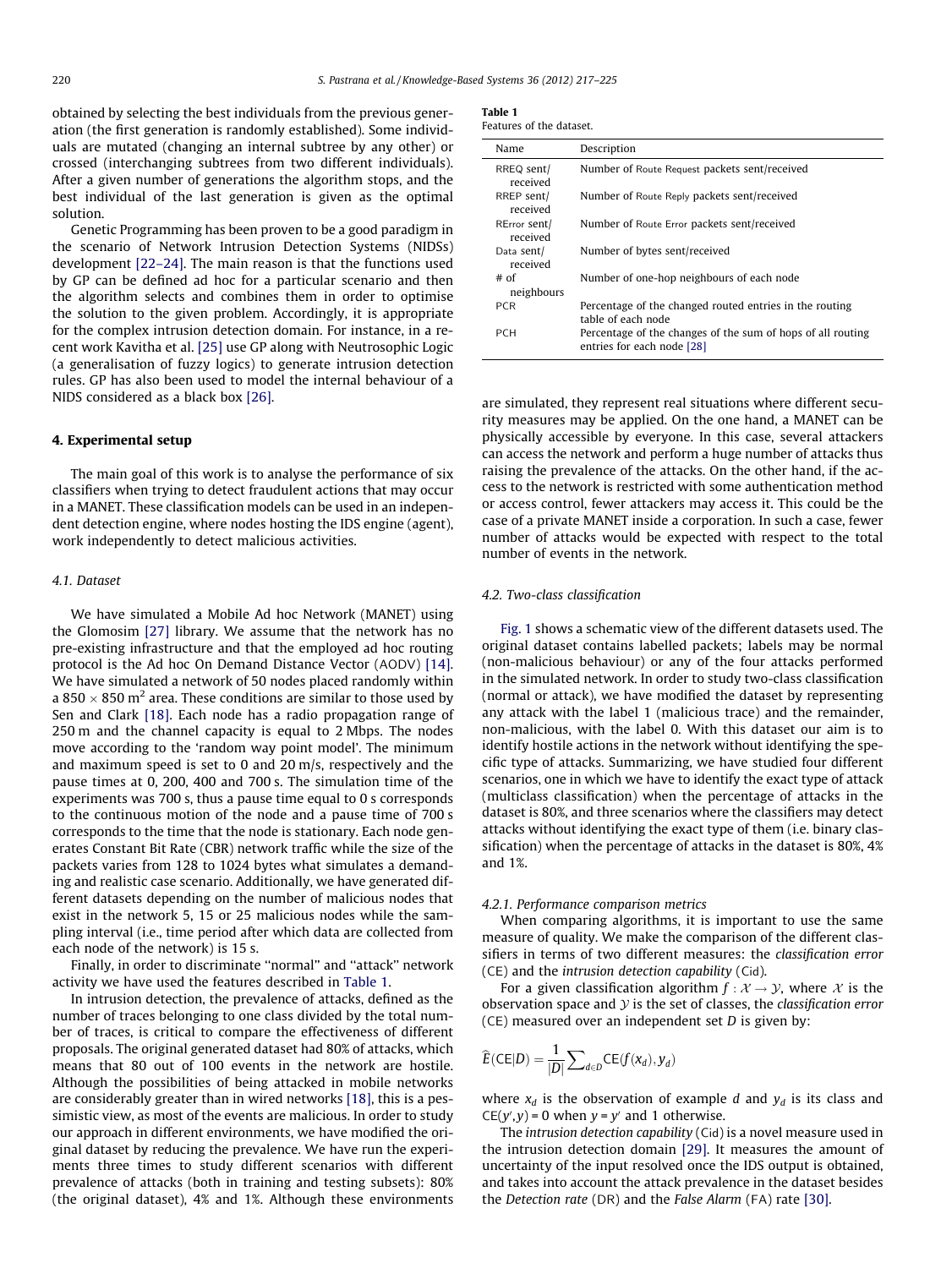<span id="page-4-0"></span>This measure takes also into consideration the effect of an imbalanced distribution. It is defined as:

Cid = 
$$
-B \cdot DR \log \frac{B \cdot DR}{B \cdot DR + DR \cdot FA} - B(1 - DR)
$$
  
\n $\times \log \frac{B(1 - DR)}{B(1 - DR) + (1 - B)(1 - FA)} - (1 - B)(1 - FA)$   
\n $\times \log \frac{(1 - B)(1 - FA)}{(1 - B)(1 - FA) + B(1 - FA)} - (1 - B)FA \log \frac{(1 - B)FA}{(1 - B)FA + BDR}$ 

where *B* is the prevalence of attacks, DR the *detection rate* and FA the false alarm rate, defined as:

$$
DR = \frac{TP}{TP + FN}, \quad FA = \frac{FP}{TN + FP}
$$
 (1)

where TP, TN, FP, FN, denote the number of true (TP,TN) and false (FP,FN) positives and negatives respectively.

### 4.3. Multiclass classification

As previously stated, a GP execution produces programs that are intended to solve a specific problem. As the problem faced in this work is to classify instances, GP has been set up to behave as a classification algorithm. A two-class classification problem, where there are only two classes, is typically less complex than a multiclass classification, where the program must classify more than two-classes. In addition, using GP for two-class classification benefits from the use of boolean functions (see the operators in [Table](#page-5-0) [3](#page-5-0)). In order to optimise the effectiveness of GP regarding the multiclass classification, we have slightly modified the detection algorithm. In the following section we give details on this modification.

4.3.1. Modification of the GP algorithm

## Algorithm 1. Return the class of trace

| output $\leftarrow$ Program $\left($ (trace) |
|----------------------------------------------|
| <b>if</b> output is 0 <b>then</b>            |
| return 0                                     |
| end if                                       |
| output $\leftarrow$ Program_1 (trace)        |
| <b>if</b> output is 0 <b>then</b>            |
| return 1                                     |
| end if                                       |
| output $\leftarrow$ Program_2 (trace)        |
| <b>if</b> output is 0                        |
| return 2                                     |
| end if                                       |
| output $\leftarrow$ Program_3 (trace)        |
| <b>if</b> output is 0 <b>then</b>            |
| return 3                                     |
| end if return 4                              |

In the multiclass scenario there are five different classes: normal (label 0), and each of the four different attacks (labels 1, 2, 3 and 4). In order to reduce the complexity of the problem, the five-class problem is translated into four two-class problems following the idea presented in [\[31\].](#page-8-0) Thus, four different programs were employed, each one specialised in detecting one specific class from the remainder, but which are intended to be executed together (thus, it is a unique intrusion detection module):

- Program\_0: determines whether the trace is class 0 (it returns 0) or 1, 2, 3 or 4 (it returns 1).
- Program\_1: determines whether the trace is class 1 (it returns 0) or 2, 3 or 4 (it returns 1).
- Program\_2: determines whether the trace is class 2 (it returns 0) or 3 or 4 (it returns 1).
- Program\_3: determines whether the trace is class 3 (it returns 0) or 4 (it returns 1).

Programs may return 0 (if they detect the specific class) or 1 (the trace belongs to any other of the remainder classes). At first, the Program\_0 is run, if it outputs a 0, a 0 is returned, otherwise the Program\_1 is executed. If this outputs a 0, that means that the trace belongs to class 1, so a 1 is returned, otherwise, the Program\_2 is executed, and so on (see the Algorithm 1).

#### 4.3.2. Performance comparison metrics

As in the multi-classification problem, the dataset is composed of traces of four different attacks, it does not make sense to talk about a single attack prevalence. Therefore, in multiclass problems the intrusion detection capability (Cid) is not an appropriate metric (as originally presented in [\[29\]](#page-8-0)). To compare the classification algorithms we use the false alarm rate (FA), the detection rate (DR) and the classification error (CE). In a multiclass scenario, the detection rate and the false alarm rate are computed differently from the two-class case (Eq. (1)).

More precisely these metrics are calculated using composed probabilities and given by the equations below.

$$
DR' = \frac{\sum_{i=1}^{n} P(A_i \& I_i)}{\sum_{i=0}^{n} \sum_{j=1}^{n} P(A_i \& I_j)}
$$

$$
FA' = \sum_{i=1}^{n} \sum_{j=0}^{n} P(A_i \& I_j)
$$

In these equations, each  $P(A_i \& I_i)$  represent the number of traces of the class *j* classified as *i* by the detector (thus, when  $i = j$ , is a correctly classified trace), divided by the total number of traces  $(n)$ . [Ta](#page-5-0)[ble 2](#page-5-0) shows a description of contingency matrix for this case.

#### 4.4. Algorithmic technical details

Our analysis is an extension of a previous work [\[7\],](#page-7-0) where five different classifiers were used to detect malicious activity. In that work, it was stated that the best classifier was the Support Vector Machine (SVM), which uses Lagrangian methods to minimise a regularized function of the empirical classification error. In this work, we extend the comparison with a new classifier, based on Genetic Programming. In addition, we study new different simulated environments (with a lower prevalence of attacks) and use new performance comparison metrics (i.e., the Cid).

In order to tune the classification models, we have performed 10-fold cross validation [\[32\]](#page-8-0) on the training datasets, which were created with random sampling. For each of the 10 folds we selected 1/10th of the dataset for evaluation and the remaining for training. Finally, we use the selected parameters for each classification algorithm to train each model.

More precisely, for the MLP we tuned three parameters, i.e., the learning rate  $(\eta)$  and the number of iterations (T) used in the stochastic gradient descent optimisation as well as the number of hidden units (nh). We kept nh equal to 0 and selected the appropriate  $\eta$  among values that range between 0.0001 and 0.1 with step 0.1 and the appropriate T was selected among 10, 100, 500 and 1000. After selecting the appropriate  $\eta$  and the appropriate T, we examined various values in order to select the appropriate nh. We selected the best among 10, 20, 40, 60, 80, 100, 120, 140, 160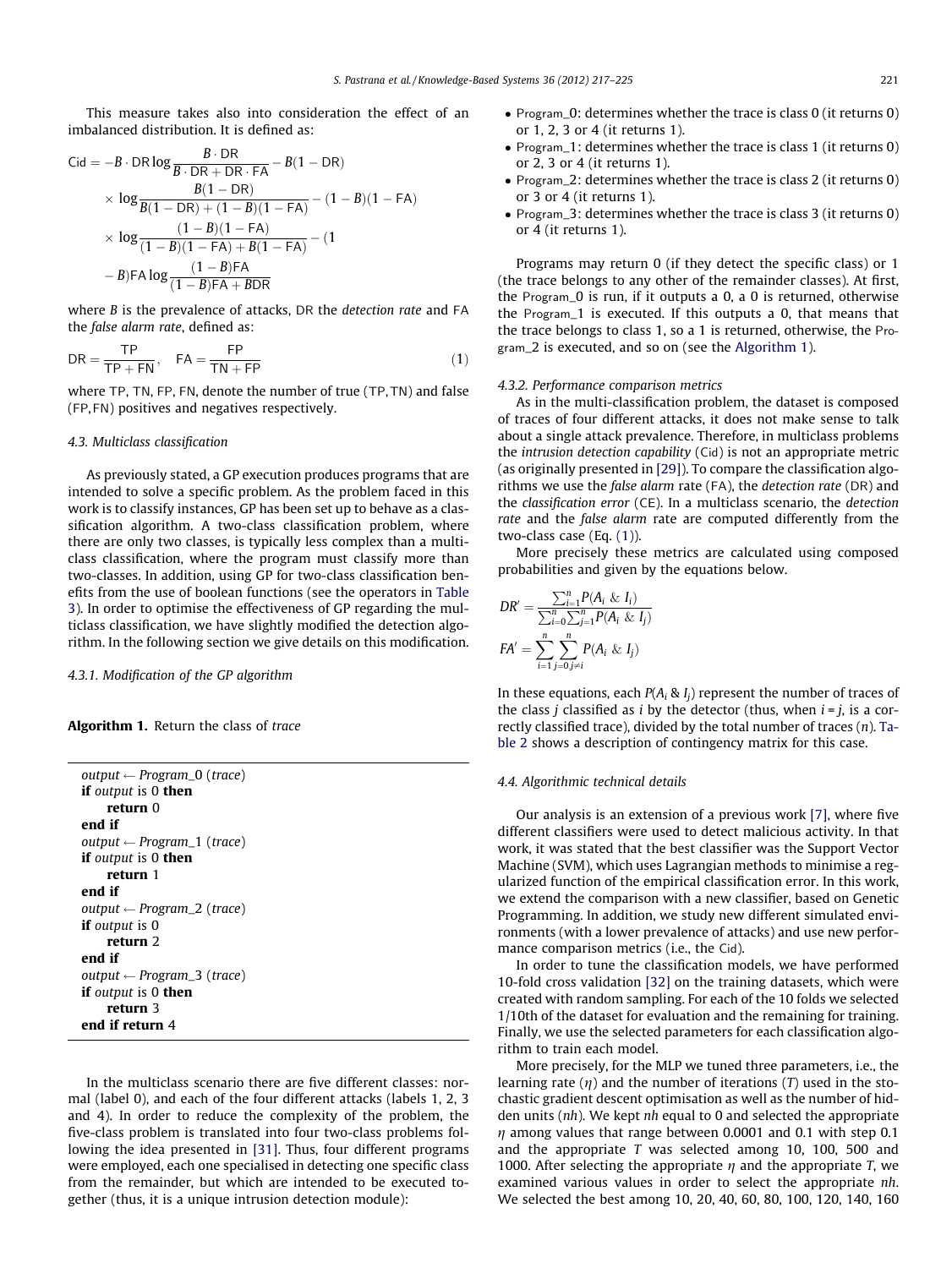<span id="page-5-0"></span>

Fig. 1. Setup of the datasets.

#### Table 2

Contingency matrix showing the joint probabilities for a multiclass classifier. Columns  $(I_i)$  represent intrusion events of type i (0 denotes a normal event) and rows  $(A_i)$  correspond to the alarms of type i generated by the IDS (0 denotes the absence of an alarm).

|     |                   | Intrusion                   |                             |                      |                      |
|-----|-------------------|-----------------------------|-----------------------------|----------------------|----------------------|
|     |                   | $I_0$                       |                             | $\cdots$             | $I_n$                |
| IDS | A <sub>0</sub>    | $P(A_0 \& I_0)$             | $P(A_0 \& I_1)$             | $\cdots$             | $P(A_0 \& I_n)$      |
|     | A <sub>1</sub>    | $P(A_1 \& I_0)$             | $P(A_1 \& I_1)$             | $\cdots$             | $P(A_1 \& I_n)$      |
|     | $\cdots$<br>$A_n$ | $\cdots$<br>$P(A_n \& I_0)$ | $\cdots$<br>$P(A_n \& I_1)$ | $\cdots$<br>$\cdots$ | .<br>$P(A_n \& I_n)$ |

and 320. For the Linear model we used the MLP model with no hidden units.

For the GMM, we tuned three parameters, i.e., the threshold  $(\theta)$ , the number of iterations  $(T)$  and the number of Gaussian Mixtures (ng). Keeping ng equal to 20, we selected the  $\theta$  among values that range between 0.0001 and 0.1 with range 0.1 and the most suitable T among 25, 100, 500 and 1000. Finally, in order to select ng, after selecting the appropriate  $\theta$  and the appropriate T we selected the best value for ng among 10, 20, 40, 60, 80, 100, 120, 140, 160 and 320.

For the SVM algorithm we tuned two parameters, i.e., the standard deviation ( $\sigma$ ) for the gaussian kernel and the regularisation parameter c which represents the trade-off between the size of the margin and the number of misclassified examples. For the selection of the appropriate combination of  $\sigma$  and c, we examined various values for the  $\sigma$  (1, 10, 100, 1000) and the c (1, 10, 100, 1000) and selected the best.

For the Genetic Programming algorithm we tuned the following parameters:

- Crossover rate: Percentage of individuals on the population to be crossed. We examined any possible decimal value between 0 and 100.
- *Mutation rate: Percentage of individuals on the population to be* mutated. We have investigated possible values between 0 and 50.
- Size of the population: Number of individuals in the population. Values are restricted to be greater than 500 and lower than 1300.
- Number of generations: Normally, the larger the better, but if the evolution remains stagnant, using high values may be inefficient. The range of possible values given is from 60 to 200.

| Table 3                                              |
|------------------------------------------------------|
| GP parameters and operators used in the experiments. |

| Number of<br>generations | 193                                                                    |
|--------------------------|------------------------------------------------------------------------|
| Size of<br>population    | 942                                                                    |
| Size of<br>tournament    | 7                                                                      |
| Crossover rate           | 13%                                                                    |
| Mutation rate            | 49%                                                                    |
| Operators                | ADD, AND, DIV, GREATER, LEAST, MULT, OR, MAX, MIN,<br>ROTATE_LEFT, NOT |

• Tournament size: It is the number of individuals selected to perform the tournament selection (see [\[21\]](#page-7-0) for more information). We accept integer values between 3 and 8.

We have run 140 experiments, with 140 different configurations. Table 3 shows the parameters obtained that finally were used in the experiments. and the list of functions (internal nodes of the trees) used. The list of terminals, described in [Table 1,](#page-3-0) corresponds to the set of features in the dataset. As mentioned above, the fitness function is a critical component as it defines the way the individuals must evolve to solve the problem. The experiments were performed using two different fitness functions, i.e. minimising the classification error (CE) and maximising the intrusion detection capability (Cid).



Fig. 2. Results achieved for the original two-class dataset with an attack prevalence  $0.680%$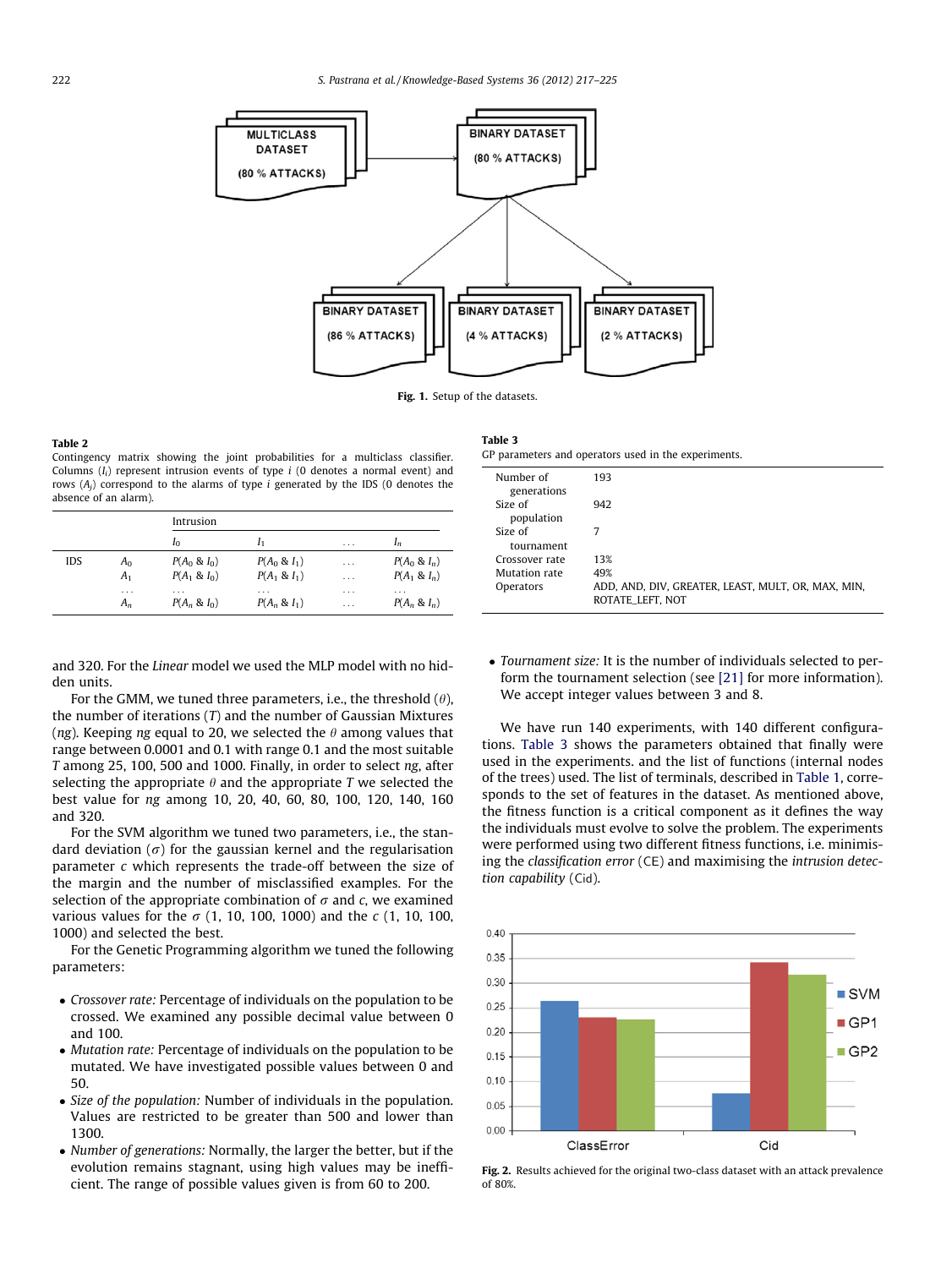<span id="page-6-0"></span>

Fig. 3. Results achieved for the modified two-class dataset with an attack prevalence of 4%.



Fig. 4. Results achieved for the modified two-class dataset with an attack prevalence of 1%.

## 5. Results

SVM was the best classifier of the five studied previously (excluding GP) [\[7\]](#page-7-0). Therefore, the comparison regarding the twoclass classification is made between SVM and the new classifier we are analysing, i.e., the one based on GP. [Fig. 2](#page-5-0) shows the comparison of SVM with the two GP individuals obtained using the original dataset with an attack prevalence of 80%. From now on, we denote as GP1 to the model obtained trying to maximise the Cid, and GP2 the model obtained minimising the classification error (CE). GP improves the results obtained with SVM, as the classification error (CE) of both models are lower than the SVM and the Cid is quite higher.

When the number of attacks in the dataset is reduced, we can see in both Fig. 3 (4% of attack prevalence) and Fig. 4 (1% of attack prevalence) that the classification error (CE) is lower when the GP algorithm is employed. Regarding the Cid, when using the dataset with a 1% of prevalence (Fig. 4), the Cid is better for both GP models. The GP1 model maximises the Cid, so it obviously achieves the best value (0.29 approximately). The GP2 model accomplishes the lower classification error (CE) in all cases. However, as we can observe in Fig. 3, regarding the Cid the SVM model has slightly better performance than the GP algorithm.

Regarding the multiclass dataset, as stated in the Section [4.3](#page-4-0) the comparison is done in terms of detection rate (DR), the false alarm rate (FA) and the classification error (CE). Fig. 5 and [Table 4](#page-7-0) show the performance results for all the classifiers studied. It can be seen that the best performance is achieved by the MultiLayer Perceptron (MLP) and the SVM, with nearly equal performance. The GP classifier has a lower detection rate (DR), but also a lower false alarm rate (FA), so the classification error (CE) is quite high, as the multiclass dataset has a high prevalence (80%). Therefore, if the GP algorithm detects an attack, it is known with a higher certainty that this attack is actually happening, since the probability of giving false alarms (FA) is one of the lowest for all the classifiers. [Fig. 6](#page-7-0)



Fig. 5. Graphical comparison of the classifiers regarding the multiclass dataset.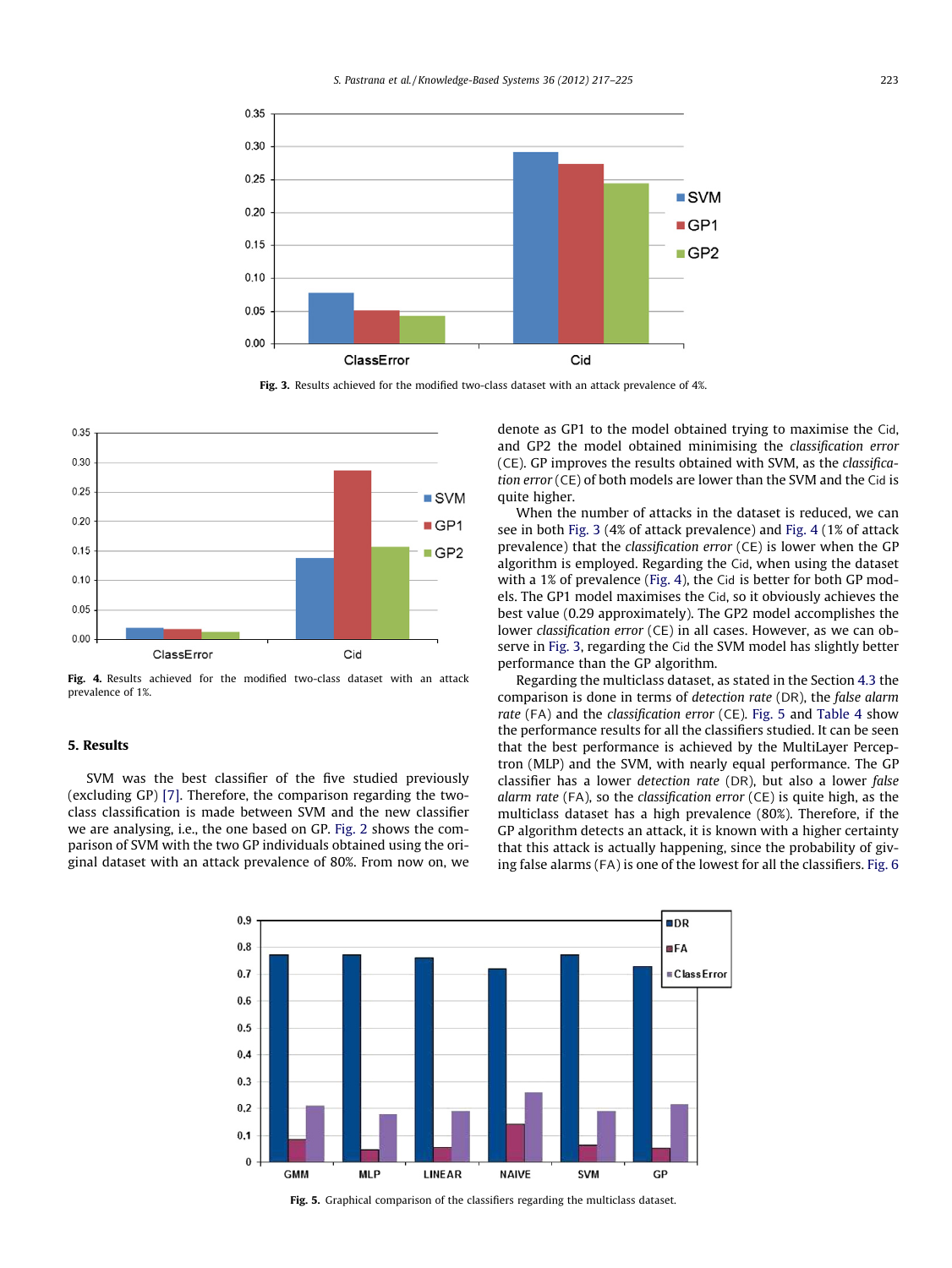#### <span id="page-7-0"></span>Table 4

False alarm rate (FA), detection rate (DR) and classification error (CE) incurred by each classifier using the multiclass dataset. Highlighted in bold are the best values achieved for each rate.

|               | FA   | DR   | СE   |
|---------------|------|------|------|
| <b>GMM</b>    | 0.08 | 0.77 | 0.21 |
| MLP           | 0.05 | 0.77 | 0.18 |
| <b>LINEAR</b> | 0.05 | 0.76 | 0.19 |
| <b>NAIVE</b>  | 0.14 | 0.72 | 0.26 |
| <b>SVM</b>    | 0.06 | 0.77 | 0.19 |
| GP            | 0.05 | 0.73 | 0.21 |



Fig. 6. Detection rates of each attack by each classifier regarding the multiclass dataset.

shows the detection rate (DR) for all the classifiers and for each attack. The attack with the highest detection rate for the GP algorithm is the Flooding attack. It can be seen that, although GP is not a good multiclass classifier, it has better performance than other classifiers for some attacks. For instance, it detects a Forging attack better than the MLP, the Linear and Naïve Bayes classifier, and presents almost equal performance with the SVM classifier. This implies that the technique of dividing a multi-classification problem into several two-class classification problems may work under certain conditions or attacks. This is a further line to investigate in the future.

#### 6. Conclusions

Detecting malicious activities in MANETs is a complex task because of the inherent features of these networks, such as the mobility of the nodes, the lack of a fixed architecture as well as the severe resource constraints. There is an urgent need to safeguard these communication networks and to propose efficient mechanisms in order to detect malicious behaviour.

In this article we provide a comparison of the effectiveness of different classifiers that can be employed as intrusion detection algorithms in MANETs. Results show that Genetic Programming may be a good paradigm to use when the goal is just to detect an intruder, although if the objective is to indicate which is the particular attack launched then it is better to use a SVM classifier. The evaluation of the classifiers is performed considering that the intrusion detection process is completely distributed and each node of the network hosts an independent intrusion detection agent. As future work we will examine which network architecture is more efficient regarding the placement of the intrusion detection agents in the network.

## Acknowledgements

This work has been partially supported by the Marie Curie IEF, Project ''PPIDR: Privacy-Preserving Intrusion Detection and Response in Wireless Communications'', Grant No. 252323, and also by the Comunidad de Madrid and Carlos III University of Madrid, Project EVADIR CCG10-UC3M/TIC-5570.

#### References

- [1] B.-C. Cheng, R.-Y. Tseng, A context adaptive intrusion detection system for MANET, Computer Communications 34 (2011) 310–318.
- [2] F. Anjum, P. Mouchtaris, Security for Wireless Ad Hoc Networks, Wiley-Interscience, 2007.
- [3] M. Al-Shurman, S.-M. Yoo, S. Park, Black-hole attack in mobile ad hoc networks, in: Proceedings of the 42nd Annual Southeast Regional Conference, ACM-SE 42, ACM, New York, NY, USA, 2004, pp. 96–97.
- [4] P. Ning, K. Sun, How to misuse AODV: a case study of insider attacks against mobile ad-hoc routing protocols, Ad Hoc Networks 3 (2005) 795–819.
- [5] D. Djenouri, O. Mahmoudi, M. Bouamama, D. Llewellyn-Jones, M. Merabti, On securing MANET routing protocol against control packet dropping, in: Proceedings of the International Conference on Pervasive Services, IEEE Computer Society, CA, USA, 2007, pp. 100–108.
- [6] P. Yi, Y.F. Hou, Y. Zhong, S. Zhang, Z. Dai, Flooding attack and defence in ad hoc networks, Journal of Systems Engineering and Electronics 17 (2006) 410–416.
- [7] A. Mitrokotsa, M. Tsagkaris, C. Douligeris, Intrusion detection in mobile ad hoc networks using classification algorithms, in: Proceedings of the Seventh Annual Mediterranean Ad Hoc Networking Workshop, Springer, Palma de Mallorca, Spain, 2008, pp. 133–144.
- [8] R. Bace, P. Mell, NIST Special Publication on Intrusion Detection Systems, Technical Report, National Institute of Standards and Technologies, 2001.
- [9] S. Sen, J.A. Clark, Intrusion Detection in Mobile Ad Hoc Networks, Springer, 2008, pp. 427–454.
- [10] Y. Zhang, W. Lee, Intrusion detection in wireless ad-hoc networks, in: Proceedings of the 6th Annual International Conference on Mobile Computing and Networking, MobiCom, ACM, New York, NY, USA, 2000, pp. 275–283.
- [11] Y. Zhang, W. Lee, Y. Huang, Intrusion detection techniques for mobile wireless networks, Wireless Networks 9 (2003) 545–556.
- [12] Y. Huang, W. Lee, A cooperative intrusion detection system for ad hoc networks, in: Proceedings of the 1st ACM Workshop on Security of Ad hoc and Sensor Networks, SASN '03, ACM, New York, NY, USA, 2003, pp. 135–147.
- [13] Y.-a. Huang, W. Lee, Attack analysis and detection for ad hoc routing protocols, in: E. Jonsson, A. Valdes, M. Almgren (Eds.), Proceedings of the Recent Advances in Intrusion Detection, Lecture Notes in Computer Science, vol. 3224, Springer, Berlin/Heidelberg, 2004, pp. 125–145.
- [14] C. Perkins, RFC 3561: Ad hoc On-Demand Distance Vector (AODV) Routing, 2003. Status: EXPERIMENTAL.
- [15] O. Kachirski, R. Guha, Effective intrusion detection using multiple sensors in wireless ad hoc networks, in: Proceedings of the 36th Annual Hawaii International Conference on System Sciences, IEEE, 2003, pp. 8–16.
- [16] B. Sun, K. Wu, U. Pooch, Zone-based intrusion detection system for mobile ad hoc networks, International Journal of Ad Hoc and Sensor Wireless Networks 2 (2006).
- [17] M.-Y. Su, Prevention of selective black hole attacks on mobile ad hoc networks through intrusion detection systems, Computer Communications 34 (2011) 107–117.
- [18] S. Sen, J.A. Clark, A grammatical evolution approach to intrusion detection on mobile ad hoc networks, in: Proceedings of the Second ACM Conference on Wireless Network Security, WiSec'09, ACM, NY, USA, 2009, pp. 95–102.
- [19] S. Sen, J.A. Clark, J.E. Tapiador, Power-aware intrusion detection in mobile ad hoc networks, in: Proceeding of the Ad Hoc Networks, Lecture Notes of the Institute for Computer Sciences, Social Informatics and Telecommunications Engineering, vol. 28, Springer, Berlin/Heidelberg, 2010, pp. 224–239.
- [20] C. Burges, A tutorial on support vector machines for pattern recognition, Data Mining and Knowledge Discovery 2 (1998) 121–167.
- [21] J.R. Koza, Genetic Programming: On the Programming of Computers by Means of Natural Selection (Complex Adaptive Systems), The MIT Press, 1992.
- [22] G.S. Mark Crosbie, Applying genetic programming to intrusion detection, in: Proceedings of the AAAI Fall Symposium on Artificial Intelligence, COAST Publications, West Lafayette, IN, 1995, pp. 1–8.
- [23] A. Orfila, J.M. Estevez-Tapiador, A. Ribagorda, Evolving High-Speed, Easy-tounderstand network intrusion detection rules with genetic programming, in: Proceedings of the EvoWorkshops on Applications of Evolutionary Computations, Lectures Notes in Computer Science, 5484, Springer, Berlin/ Heidelberg, 2009, pp. 93–98.
- [24] G. Folino, C. Pizzuti, G. Spezzano, GP ensemble for distributed intrusion detection systems, Lecture Notes in Computer Science 3686 (2005) 54.
- [25] B. Kavitha, D.S. Karthikeyan, P.S. Maybell, An ensemble design of intrusion detection system for handling uncertainty using neutrosophic logic classifier, Knowledge-Based Systems 28 (2012) 88–96.
- [26] S. Pastrana, A. Orfila, A. Ribagorda, A functional framework to evade network IDS, in: Proceedings of the 44th Hawaii International Conference on System Sciences, IEEE, Koloa, Hawaii, USA, 2011, pp. 1–10.
- [27] X. Zeng, R. Bagrodia, M. Gerla, GloMoSim: a library for parallel simulation of large-scale wireless networks, in: Proceedings of the 12th Workshop on Parallel and Distributed Simulations, IEEE, Banff, Alberta, Canada, 1998, pp. 154–161.